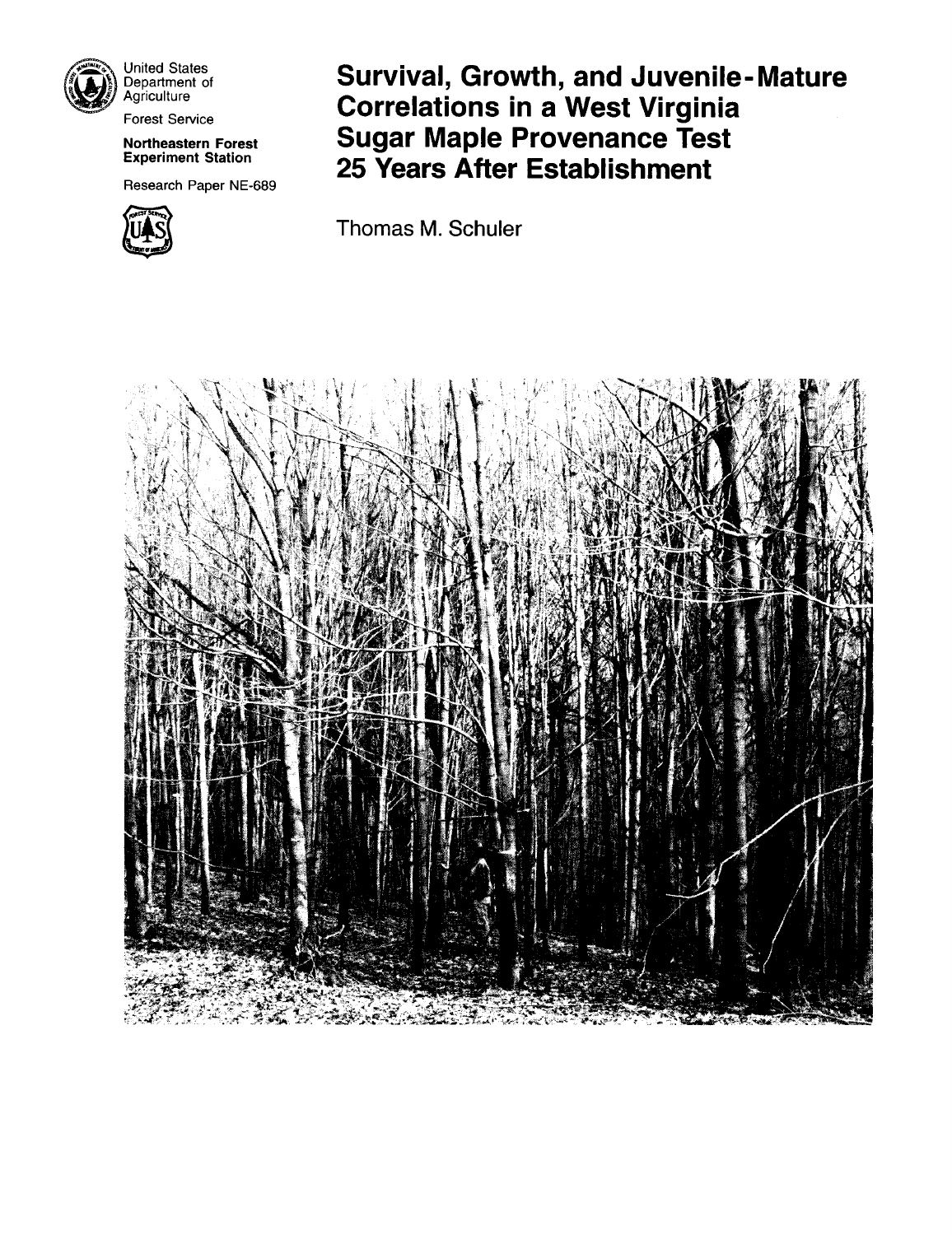## **Abstract**

Survival, total height, diameter at breast height (d.b.h.), and stem quality of sugar maple trees of different provenances were compared 25 years after establishment in north-central West Virginia. Provenances were from Michigan, Minnesota, West Virginia, Massachusetts, New Hampshire, Vermont, Maine, and Quebec, Canada. There were significant differences between provenances for all traits except stem quality. By provenance; total tree height ranged from about 49 to 37 feet; d.b.h. from 6.7 to 3.6 inches; and survival from 100 to 15 percent. The predictability of total tree height 25 years after establishment based on mean provenance height at age 2, 6, 10, and 15 years is discussed. Results suggest that juvenile height growth may be a good predictor of mature height performance, thus decreasing the need for rotation-length trials.

## **The Author**

THOMAS M. SCHULER, research forester, received a B.S.F. degree in forestry from Purdue University and an M.S. degree in silviculture from Colorado State University. In 1992 he joined the forest management research project at the Northeastern Forest Experiment Station's Timber and Watershed Laboratory at Parsons, West Virginia.

Manuscript received for publication 11 March 1994

**Cover photo:** Sugar maple provenance outplanting in north-central West Virginia 25 years after establishment

USDA FOREST SERVICE 5 RADNOR CORP CTR STE 200 PO BOX 6775 RADNOR PA 19087-8775

August 1994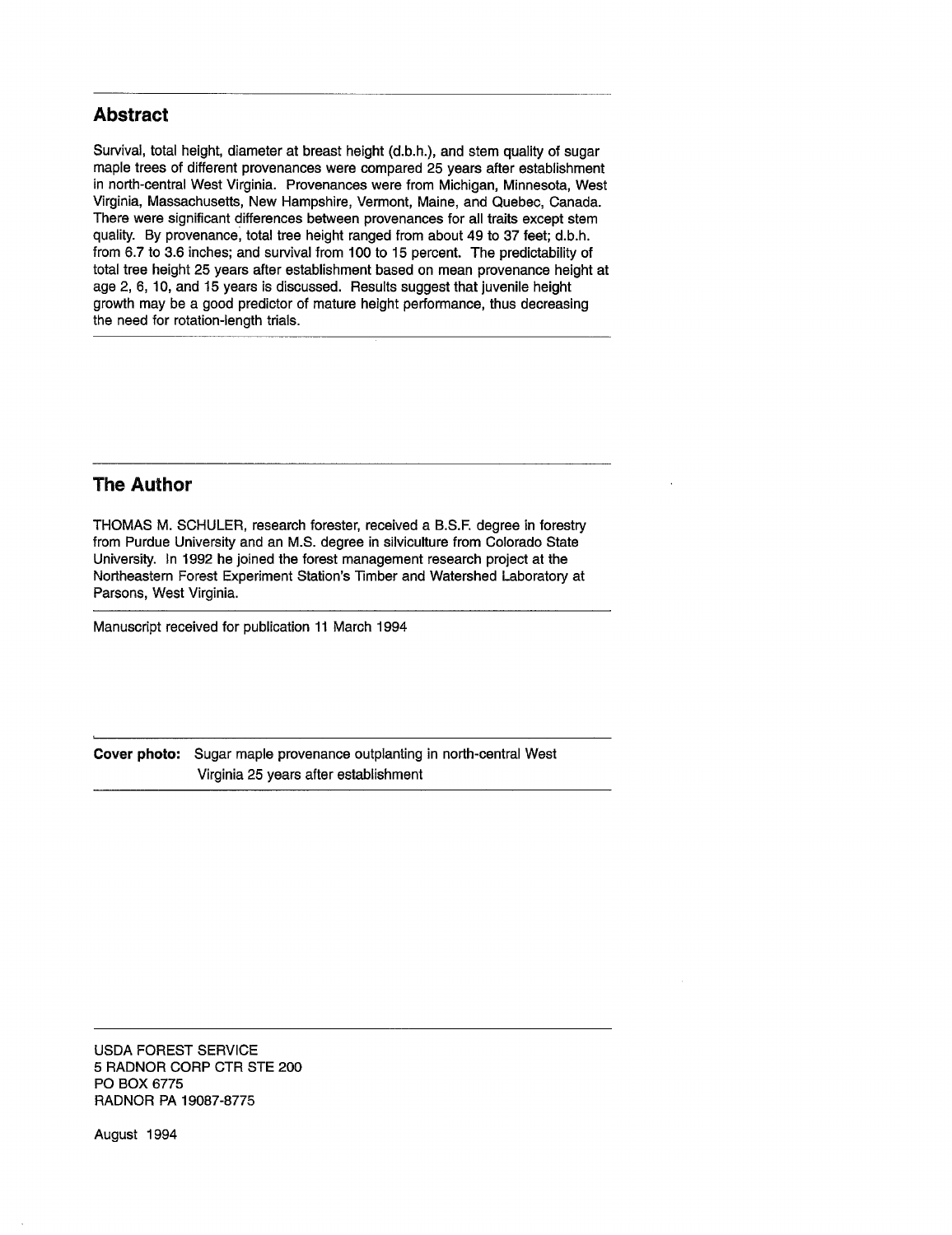## **introduction**

Sugar maple (Acer saccharum Marsh.) is an important hardwood species of the eastern, central, and northern hardwood forests of the United States and the southern hardwood forests of Canada. The wood of sugar maple is highly valued for furniture and flooring and the sap is used extensively for the production of maple syrup. Sugar maple represents approximately 6 percent of the total hardwood volume of the United States and in most regions, the growing-stock volume is increasing (Godman and others 1990). Yet, while data are available on the genetic variability of other important hardwood species such as white ash, black walnut, and black cherry, there is relatively little information on the genetic variability of sugar maple as related to survival and growth (Kriebel 1975).

This paper reports on the West Virginia outplanting of a Northeastern Forest Experiment Station rangewide study of sugar maple. As part of this rangewide study, a sugar maple provenance test was established in north-central West Virginia in 1968. Seed sources were from throughout the Northeastern and north-central United States and Southern Canada. In part, the objectives of this study were to determine the nature and extent of genetic variation between provenances and to compare characteristics of juvenile and mature growth. At the inception of this study, characteristics of mature growth were expected to be observed in about 40 years. This paper reports 25-year growth, survival, and characteristics of stem form for sugar maple trees of different provenances, and examines the potential for predicting characteristics of mature trees irom juvenile traits. High correlations between juvenile and mature traits imply that shortened breeding cycles and increased gain in genetic improvement per unit of time are possible through the selection of superior genotypes at juvenile ages.

### **Methods**

The West Virginia sugar maple plantation was established on the Fernow Experimental Forest (39.0°N, 79.7"W) in 1968 near Parsons, West Virginia. Mean annual precipitation on the Fernow is about 58 inches and is distributed evenly throughout the year. Mean annual temperature is 48°F and the length of the frost-free season is approximately 145 days.

The study site was previously occupied by second-growth hardwoods consisting of northern red oak (Quercus rubra L.), yellow-poplar (Liriodendron tulipifera L.), sugar maple, black birch (Betula lenta L.), white ash (Fraxinus americana L.), and other hardwood species. The site index for the area averaged about 70 for red oaks. Soils in the area are mapped as Dekalb channery loam (coarseloamy, mixed, mesic Typic Dystrochrept). The area has an easterly aspect and a slope of 5 to 15 percent. The elevation of the study area is about 2,800 feet.

In preparation for planting, the sawtimber and pulpwood were harvested and all remaining stems were felled. Brush and small stems were pushed off to the side to facilitate

planting. Surface disturbance was kept at a minimum. Five contiguous blocks, each 130 by 45 feet, were laid out with the long dimension roughly parallel with the contour. Originally, 2-year-old seedlings from 14 provenances each represented by progeny from seven or eight parent trees in two-tree plots were planted at a spacing of 5 by 5 feet, bringing the total number of trees in the initial outplanting to 1,109.

This outplanting included provenances from Michigan, Maine, Massachusetts, Minnesota, New Hampshire, Vermont, New York, and Quebec, Canada (Table 1). Two naturally occurring sugar maple seedlings of about the same size as the planting stock were selected in the area immediately adjacent to each block and included as controls, bringing the total number of provenances to 15. However, their location outside of the plantation grid, unknown age, and fewer trees per provenance make their value as a control group questionable. This problem was exacerbated in 1982 when the rest of the plantation was thinned but the local source was not included in the thinning due to the fewer trees in the provenance relative to the other provenances. The thinning removed the poorest tree in each of the two-tree plots. When only one tree of a pair had survived, the surviving tree was not cut. Survival percentages reported here are not adjusted for the thinning due to the inconsistent application.

The latitude of the 15 provenances ranged from 39"N in West Virginia to 47"N in Minnesota. Longitude ranged from 70°W in Maine to 94"W in Minnesota. The elevation of the source material ranged from 350 feet in Quebec to 2,800 feet in West Virginia. The planting stock was grown in a USDA Forest Service nursery in Burlington, Vermont, for 2 years prior to being shipped to West Virginia before the beginning of the third growing season. After planting, each tree was mulched with a sheet of black plastic, 30 by 30 inches. A screen cylinder of 1/4-inch hardware cloth, 6 inches in diameter and 18 inches long was placed around each tree in the summer of 1968 to protect the stems from rodents. The protective screens were removed in 1973.

Total tree height, d.b.h., survival, and remarks pertaining to the form of the main stem were recorded periodically. Height measurements began after the second growing season; the most recent measurements were recorded at the end of the 25th growing season in November 1992. Stems with desirable form and dominant or codominant relative crown position were designated as potential crop trees at the time of the 1992 measurement. Potential crop trees were defined as dominant or codominant trees with no forks below 17 feet, and no undesirable stem form characteristics such as cankers, excessive crook, butt-log rot, birdpeck, or other characteristics that would reduce the potential grade of the butt log.

Data were analyzed by analysis of variance using linear model procedures incorporating the randomized block design with seed sources nested within provenances. Plot means of the surviving trees were used for tree height, d.b.h., and analyses of stem form (Bresnan and others 1992; Freese 1967; Rink and Kung 1991), and were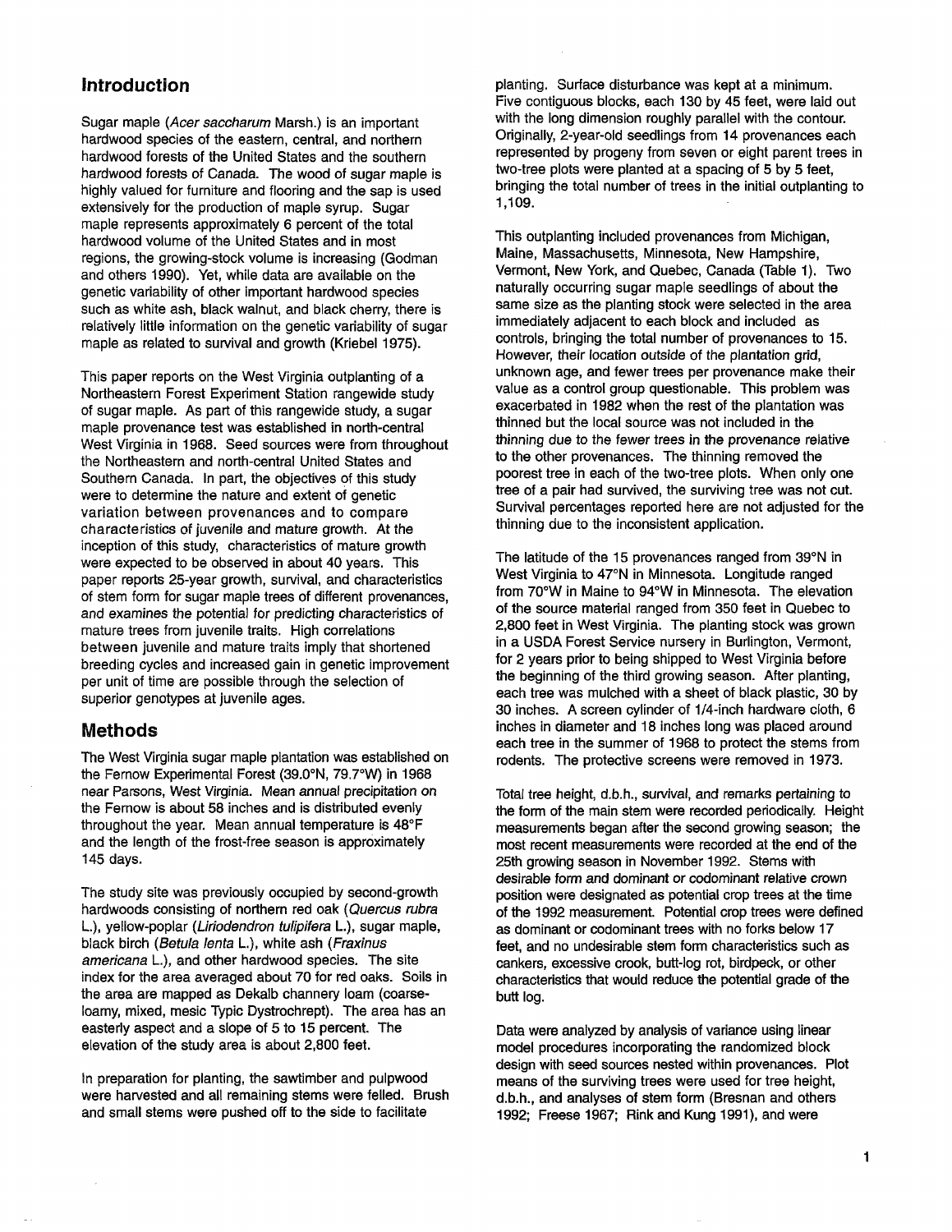| County and state | Latitude <sup>o</sup> N | Longitude °W      | Elevation |
|------------------|-------------------------|-------------------|-----------|
|                  |                         |                   | Feet      |
| Ingham, MI       | 42.75                   | $84.50^{\degree}$ | 600-1400  |
| Berkshire, MA    | 42.50                   | 73.25             | 1500      |
| Sullivan, NH     | 43.45                   | 72.38             | 400       |
| Addison, VT      | 43.92                   | 72.83             | 900-1000  |
| Lewis, NY        | 44.00                   | 75.38             | 900       |
| Franklin, ME     | 44.00                   | 70.13             | 560       |
| Iron, MI         | 46,25                   | 88.55             | 1550      |
| Quebec, Canada   | 46.75                   | 71.00             | 350       |
| Cass, MN         | 47.25                   | 94.50             | 1300      |
| Mille Lacs, MN   | 46.05                   | 93.67             | 1300      |
| Franklin, VT     | 44.80                   | 72.95             | 600       |
| Chittenden, VT   | 44.48                   | 72.88             | 700-800   |
| Rutland, VT      | 43.45                   | 72.90             | 1550-1650 |
| Bennington, VT   | 42.95                   | 73.17             | 900-1100  |
| Tucker, WV       | 39.07                   | 79.67             | 2800      |
|                  |                         |                   |           |

**Table 1.-Identification and geographic origin of the 15 provenances included in north-central West Virginia sugar maple plantation established in 1968** 

weighted by the number of trees they represented to account for unequal variances. Differences in survival and stem form were tested for after arcsin transformation of these variables. The West Virginia provenance was not included in the survival analysis since it was not thinned while the other provenances were thinned. Regression analysis was used to estimate relationships between performance factors and provenance latitude, longitude, and elevation. Data were analyzed and tested for significance at the 5 percent level unless otherwise noted. The 6- and 10 year results were reported by Wendel and Gabriel (1974, 1980) and were used for contrast where appropriate.

## **Results and Discussion**

At the end of 25 years, analysis of variance revealed significant differences in provenance survival, total height, and d.b.h. Stem quality also was evaluated but there were no significant differences among provenances. Table 2 reports the provenance means for survival, d.b.h., total height, and stem quality. Latitude, longitude, and elevation of provenances were not correlated with provenance performance.

Seed sources nested within provenances were not significantly different for any of the traits evaluated and reflect a trend in declining variation between families within provenances. After 6 years, average height was significantly different between families within eight

provenances. After 10 growing seasons, there were significant differences between families within only four of the provenances (Wendel and Gabriel 1980).

### **Quality**

Stem quality, as in previous remeasurements, did not show significant differences related to geographic origin. Overall, stem form was fair and appeared to be improving from earlier observations, though direct comparisons are difficult due to the increased size of the trees. At age 25, approximately 27 percent of the trees qualified as crop trees. The range of values in this category included several provenances above 40 percent and several at 10 percent or less. The most common problem with stem quality was low forking. At the time of the outplanting it was noted that many of the seedlings had multiple stems, and early plantation cleanings may have promoted the persistence of these multiple stems. However, stem form was not recorded and it is impossible to determine if there was a seed-source component to the observed characteristics of stem quality until these observations were initiated in 1978. It should be noted that the seed sources in this study were selected based on sap-sugar characteristics. Observed stem-form or growth characteristics should not be interpreted as potential performance characteristics of a rangewide assessment of superior sugar maple trees with respect to form or growth rate.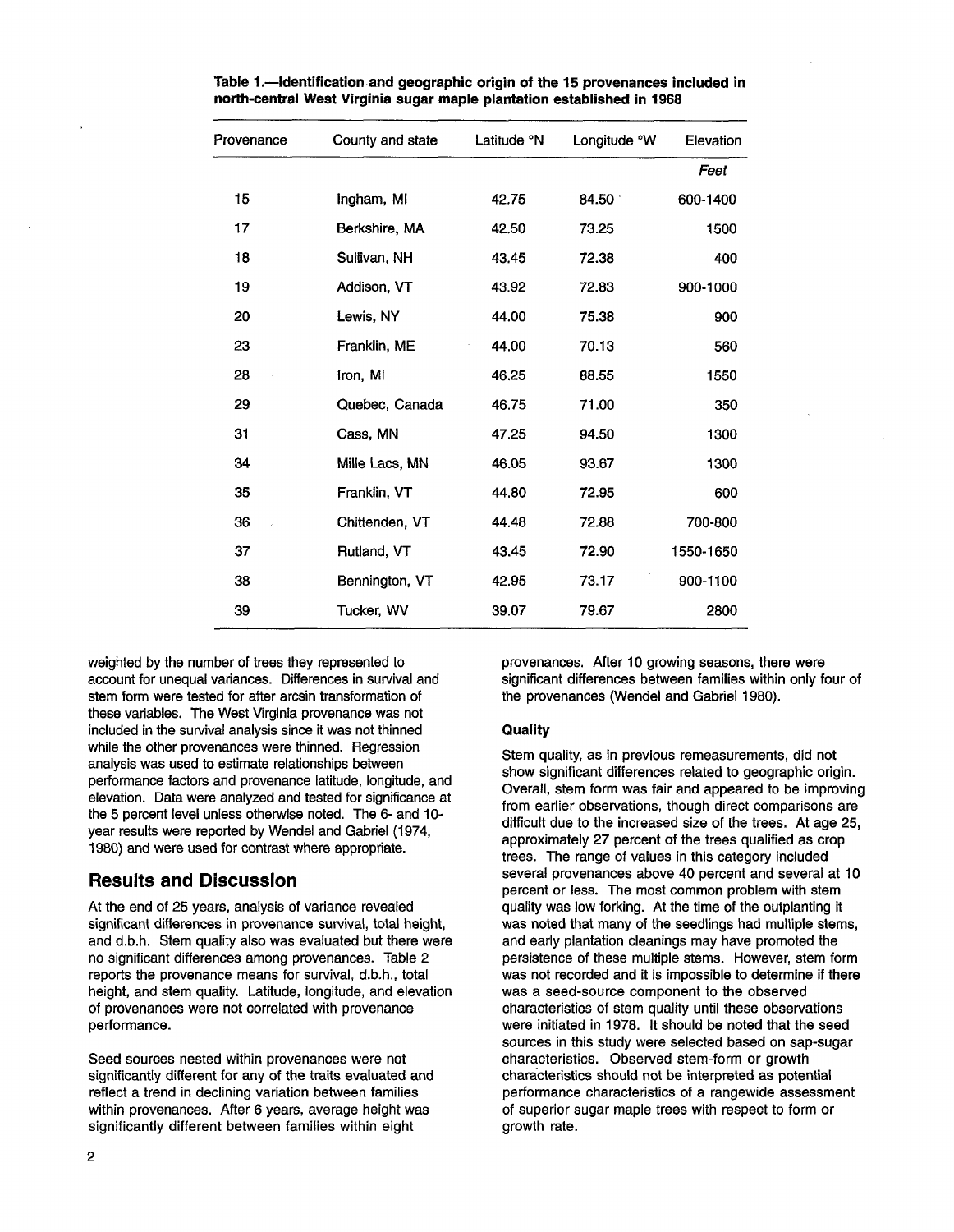| Location<br>(origin) | Height | Percent<br>of mean<br>height | D.b.h. | Percent<br>of mean<br>d.b.h. | Survival | Percent<br>of mean<br>survival | Crop<br>trees | Percent<br>of mean<br>crop trees |
|----------------------|--------|------------------------------|--------|------------------------------|----------|--------------------------------|---------------|----------------------------------|
|                      | Feet   |                              | Inches |                              | Percent  |                                | Percent       |                                  |
| Chittenden, VT       | 48.6   | 109.5                        | 6.2    | 119.2                        | 41       | 110.8                          | 44.2          | 165.5                            |
| Lewis, NY            | 48.6   | 109.5                        | 5.8    | 111.5                        | 34       | 91.9                           | 40.8          | 152.8                            |
| Sullivan, NH         | 47.2   | 106.3                        | 5.8    | 111.5                        | 42       | 113.5                          | 36.2          | 135.6                            |
| Berkshire, MA        | 46.9   | 105.6                        | 5.6    | 107.7                        | 34       | 91.9                           | 30.2          | 113.1                            |
| Bennington, VT       | 46.8   | 105.4                        | 4.8    | 92.3                         | 30       | 81.1                           | 33.4          | 125.1                            |
| Franklin, VT         | 46.3   | 104.3                        | 5.3    | 101.9                        | 39       | 105.4                          | 37.8          | 141.6                            |
| Iron, MI             | 46.1   | 103.8                        | 6.0    | 115.4                        | 31       | 83.8                           | 7.4           | 27.7                             |
| Addison, VT          | 45.5   | 102.5                        | 5.1    | 98.1                         | 39       | 105.4                          | 22.0          | 82.4                             |
| Franklin, ME         | 44.8   | 100.9                        | 5.1    | 98.1                         | 23       | 62.2                           | 45.0          | 168.5                            |
| Rutland, VT          | 44.7   | 100.7                        | 5.5    | 105.8                        | 41       | 110.8                          | 24.4          | 91.4                             |
| Quebec, Canada       | 44.3   | 99.8                         | 5.4    | 103.9                        | 30       | 81.1                           | 13.4          | 50.2                             |
| Cass, MN             | 42.4   | 95.5                         | 5.4    | 103.9                        | 15       | 40.5                           | 30.6          | 114.6                            |
| Ingham, MI           | 42.1   | 94.8                         | 4.8    | 92.3                         | 43       | 116.2                          | 18.8          | 70.4                             |
| Mille Lacs, MN       | 37.6   | 84.7                         | 3.6    | 69.2                         | 17       | 46.0                           | 6.6           | 24.7                             |
| Tucker, WV           | 33.6   | 75.7                         | 4.0    | 76.9                         | 100      | 270.3                          | 10.0          | 37.5                             |
| Mean                 | 44.4   |                              | 5.2    |                              | 37       |                                | 26.7          |                                  |

Table 2.-Mean total height, d.b.h., survival, and stem quality measured as percent **of** crop trees for all sugar maple provenances in north-central West Virginia plantation 25 years after establishment

### Survival

Mean provenance survival was **37** percent. Survival ranged from **100** percent for the unthinned West Virginia provenance which was excluded from the analysis of variance of survival to **15** percent for the provenance from Cass County, Minnesota. The highest survival rate of the **14** thinned provenances was from lngham County, Michigan. This provenance had a survival rate of **43**  percent, **16** percent greater than the mean for all provenances. Perhaps the most noteworthy aspect of the differences in provenance survival is that both of the most westerly provenances from Minnesota also had the poorest survival.

Because full site occupancy does not occur until after crown closure, survival is not a good predictor of future performance until competitive interaction occurs between individual trees. Significant differences in provenance survival rates did not occur until **15** years after plantation

establishment. At age **25,** the provenance effect accounted for **60** percent of the total variation in survival in the analysis of variance. This contrasts with the 2-, **6-,**  and 10-year results where survival was not significantly different between provenances and overall survival was above **90** percent. **A** closer initial spacing would decrease the time required until competitive interaction occurs and likely would magnify differences in fitness at a much earlier age than seen here.

The differences in survival have been biased downward by the thinning that occurred after **15** years. Those sources with higher survival were thinned more heavily because they had a greater percentage of two-tree plots.

#### Stem Diameter

Mean provenance d.b.h. 25 years after establishment was **5.2** inches, with the largest trees originating from Chittenden County, Vermont (Table **2).** This source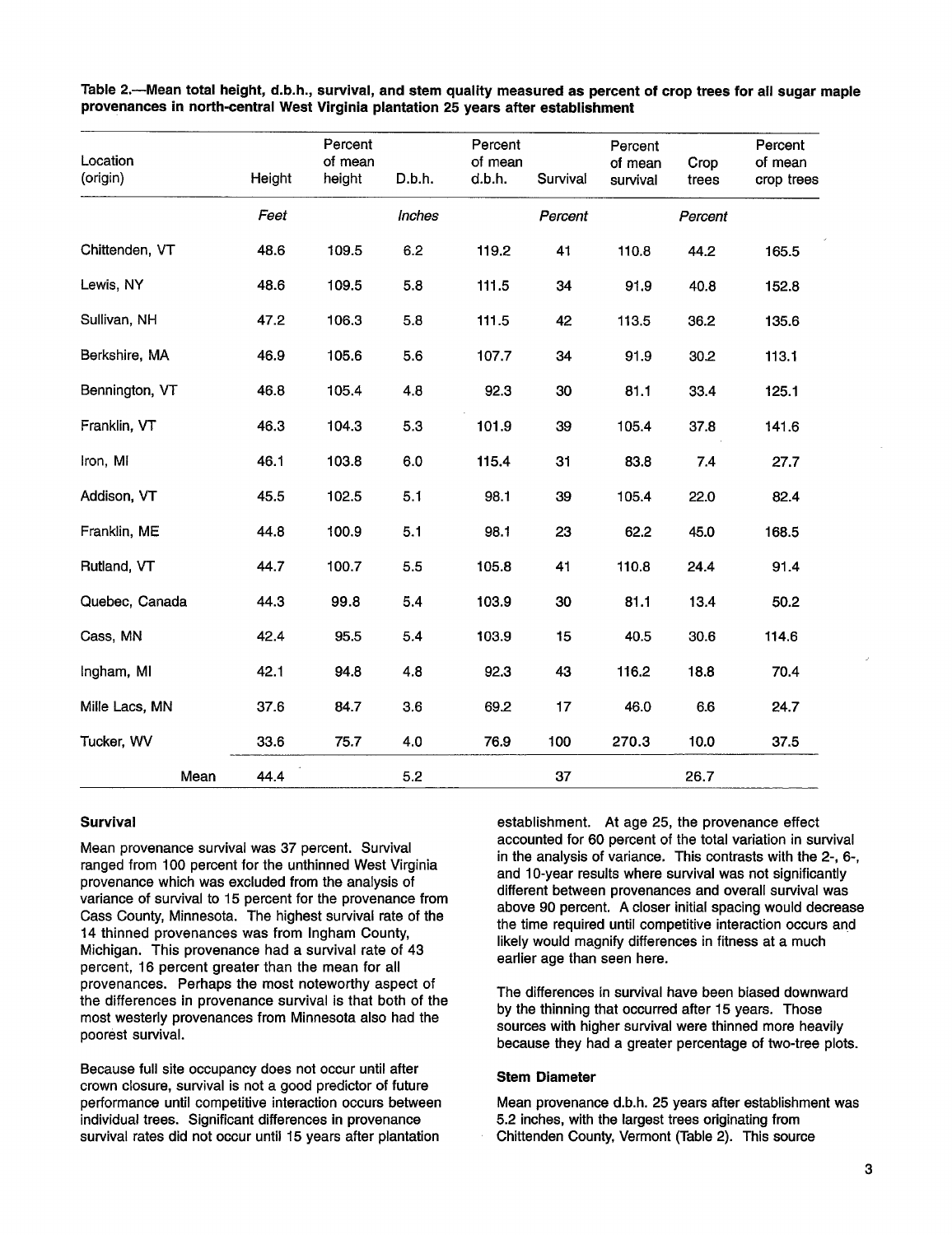averaged 6.2 inches and was 19 percent greater than the mean for all provenances. Provenance differences for stem diameter were significant and accounted for 44 percent of the total variation in this tract. The source from Mille Lacs County, Minnesota, had the smallest mean d.b.h. of 3.6 inches and seems poorly suited for the growing conditions of the central Appalachian region as reflected by both poor survival and growth. As expected, the results for mean provenance d.b.h. and the results for mean provenance total height were highly correlated  $(r = 0.78)$ .

### Total Height

Overall provenance average height was 44.4 feet at age 25. Average tree height varied significantly between provenances and the provenance effect accounted for 56 percent of the total variation in tree height. The tallest trees in the plantation originated from seed collected in Chittenden County, Vermont, and from Lewis County, New York. These trees averaged nearly 49 feet in height at age 25 and were nearly 10 percent taller than the mean for all provenances (Table 2). Average height for the local seed source was about 34 feet and was only about 75 percent of the mean total height for all provenances. These results suggest that significant improvements in height growth of sugar maple might be possible using superior trees from the correctly identified provenances. However, it is difficult to determine whether the relatively poor performance of the local provenance is due to meaningful genetic differences or to differences in experimental design previously addressed.

### Phenotypic Age-Age Correlations

In this study, there were significant differences in provenance tree height at each measurement period (2, 6, 10, 15, and 25 years after establishment; Table 3). The measurements at age 2 are significantly and positively correlated with the results from age  $25$  ( $p < 0.01$ ). A correlation matrix of provenance tree height reveals a highly significant but declining correlation as time lengthens from the first measurement period (Table 3). A matrix of Spearman correlation coefficients, which evaluates relative rank rather than absolute value, provides similar results. It appears that genetic differences in sugar maple are exhibited in seedling and sapling stages and persist for at least 25 years, an age that is characterized by pole-size trees. Although remaining significant, the correlations have declined consistently with age and it cannot be determined if this relationship will remain significant for an additional 50 to 75 years or until such time as end-of-rotation characteristics are realized. However, the objective is to identify only the superior provenances; the correlation of juvenile and mature characteristics of all of the provenances is not necessary.

To further evaluate the potential for seedling and sapling demonstration of genetic superiority, the provenances were stratified into rankings based on the first height measurements taken 2 years after establishment. At that time, significant provenance differences accounted for 51 percent of the total height variation, similar to the

Table 3.-Correlation matrix of sugar maple mean provenance total height for **15** provenances included in a north-central West Virginia plantation established in **1968** (all relationships significant at **0.01** level)

| Age<br>(years) | Age 2 | Age 6 | Age 10 | Age 15 |
|----------------|-------|-------|--------|--------|
| 6              | 0.812 |       |        |        |
| 10             | 0.642 | 0.866 |        |        |
| 15             | 0.545 | 0.517 | 0.523  |        |
| 25             | 0.420 | 0.461 | 0.435  | 0.713  |

provenance effect 25 years after establishment. The provenances were stratified into three groups based on the top 20 percent ( $n = 3$ ), the bottom 20 percent, and the middle 60 percent ( $n = 9$ ). Although subjective, these groups were used to characterize the best and worst performers after graphical analysis of the 2-year results. The relationship between these three groups has not changed over time (Fig. 1). The provenances from Chittenden County, Vermont, and Lewis County, New York, were ranked second and third tallest after 2 years and have remained in the top category at every remeasurement period. The provenance from Berkshire County, Massachusetts, was ranked first in total height after 2 years and is currently ranked fourth in total height. Further, after 10 growing seasons, the top three provenances have remained the same without exception. Thus, while the correlation of all the provenances continues to decline with respect to total height, the tallest provenances just 2 years after establishment generally remain the tallest 25 years after establishment.

# **Conclusions**

Sugar maple, an important species of the eastern hardwood forest, exhibits genetic variation in total height, d.b.h., and survival. Much of this variation appears to be related to geographic origin. Such variation could be used to enhance desirable traits through breeding programs. For such programs to be most effective, the time between subsequent generations and selection should be minimized. The minimal duration of a breeding cycle must be at least as long as the time required for establishment of consistent genetic differences among seed sources and the onset of flowering for sexual reproduction. Sugar maple usually does not flower before 22 years of age (Olson and Gabriel 1974). This factor appears to be the most limiting for minimizing the breeding cycle interval as sustained genetic differentiation in height seems to occur at a much earlier age. While early selection of breeding traits is bound to be less than perfect, the gain per unit of time may greatly accelerate the breeding process.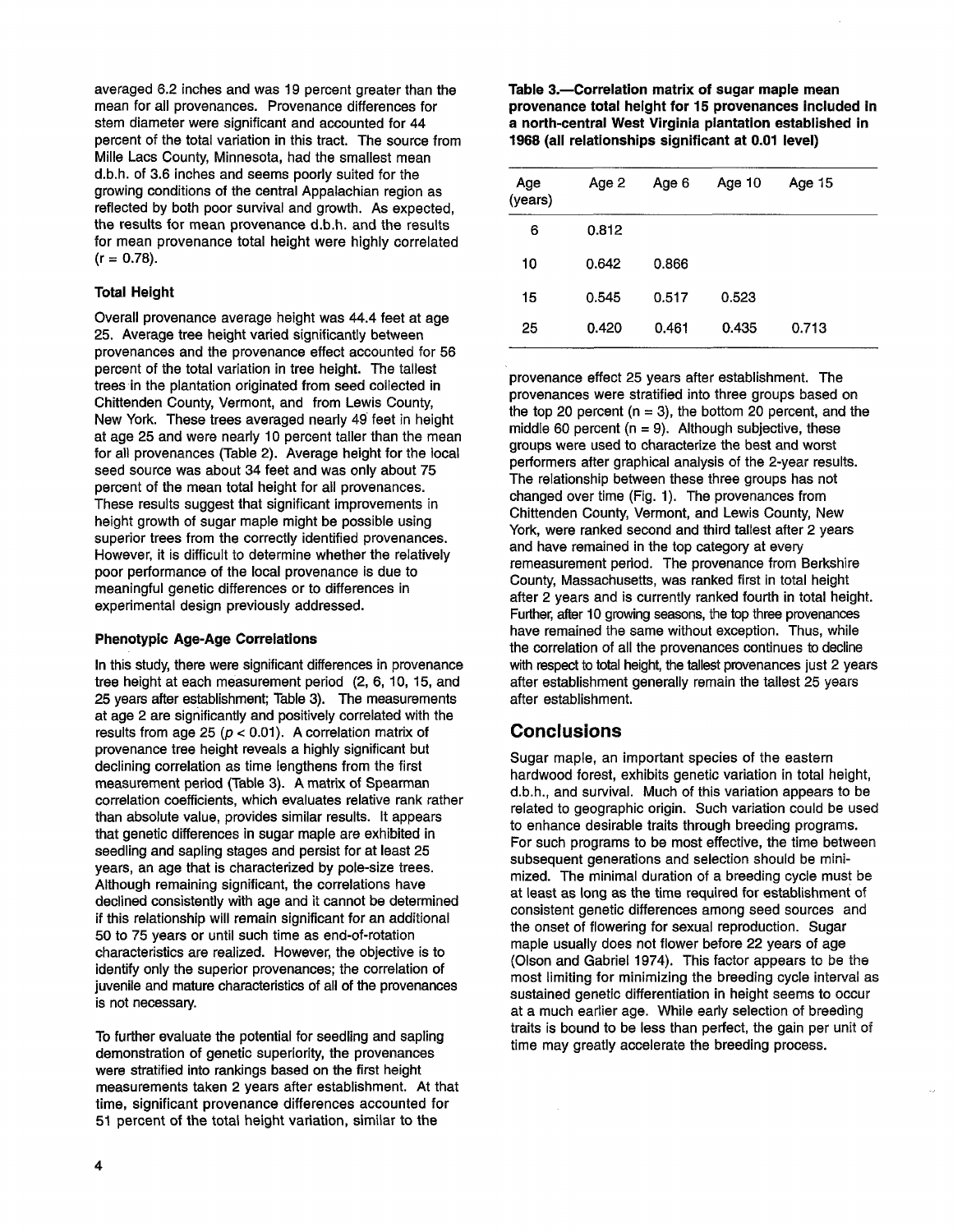

Figure 1.-Relationship between mean provenance total height and year of remeasurement. The classifications used are based solely on height measurements taken 2 years after establishment.

# **Literature Cited**

- Bresnan, Daniel F.; Geyer, Wayne A.; Lynch, Keith D.; Rink, George. 1992. **Black walnut provenance performance in Kansas.** Northern Journal of Applied Forestry. 9(2): 41-43.
- Freese, Frank. 1967. **Elementary statistical methods for**  foresters. Agric. Handb. 317. Washington, DC: U.S. Department of Agriculture, Forest Service. 87 p.
- Godman, Richard M.; Yawney, Harry W.; Tubbs, Carl H. 1990. In: Burns, Russell M.; Honkala, Barbara H., tech. coords. **Silvics of North America: Volume 2.**  Hardwoods. Agric. Handb. 654. Washington, DC: U.S. Department of Agriculture, Forest Service: 78-91.
- Kriebel, H. B. 1975. **Twenty-year survival and growth of sugar maple in Ohio seed source tests.** Res. Circ. 206. Wooster, OH: Ohio Agricultural Research and Development Center. 9 **p.**
- Olson, David F., Jr.; Gabriel, W. J. 1974. **Acer L. Maple.**  In: Schopmeyer, C. S., tech. coord. Seeds of woody

plants in the United States. Agric. Handb. 450. Washington, DC: U. S. Department of Agriculture, Forest Service: 187-194.

- Rink, George; Kung, Fan H. 1991. **Height and diameter variation in twelve white ash provenancelprogeny tests in eastern United States.** In: Proceedings, 8th central hardwood forest conference; 1991 March 3-6; University Park, PA. Gen. Tech. Rep. NE-148. Radnor, PA: U.S. Department of Agriculture, Forest Service, Northeastern Forest Experiment Station: 179-187.
- Wendel, G. W.; Gabriel, W. J. 1974. **Sugar maple provenance study: West Virginia outplanting 6-year results.** In: Garrett, Peter W., ed. 22nd northeastern forest tree improvement conference: proceedings of a symposium; 1974 August 7-9; Syracuse, NY. Syracuse, NY: State University of New York: 163-171.
- Wendel, G. W.; Gabriel, W. J. 1980. **Sugar maple provenance study: West Virginia outplanting-10**  year results. Res. Pap. NE-460. Broomall, PA: U.S. Department of Agriculture, Forest Service, Northeastern Forest Experiment Station. 5 p.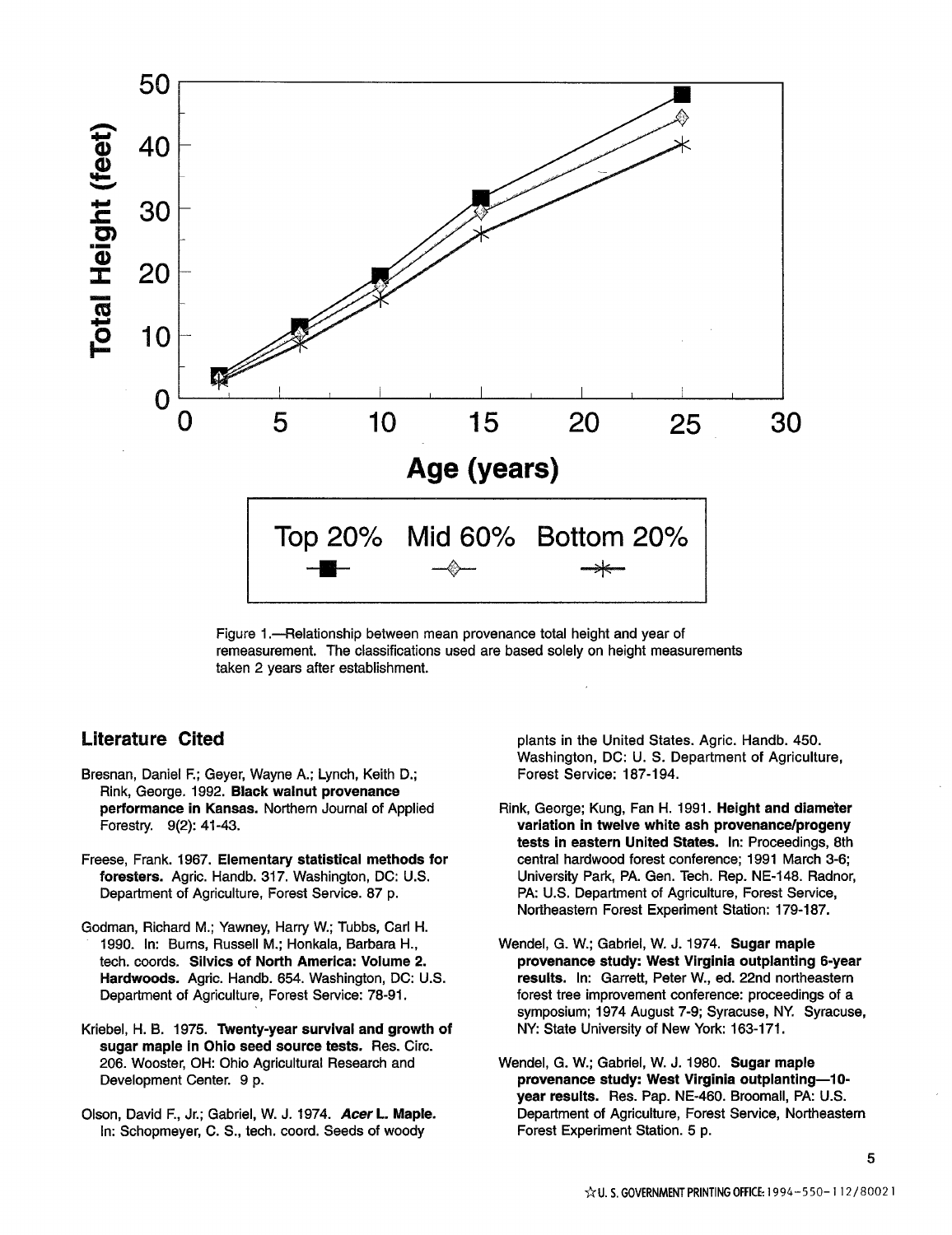Schuler, Thomas M. 1994. Survival, growth, and juvenile-mature correlations in a West Virginia sugar maple provenance test 25 years after establishment. Res. Pap. NE-689. Radnor, PA: U.S. Department of Agriculture, Forest Service, Northeastern Forest Experiment Station. 5 p.

Survival, total height, diameter at breast height (d.b.h.), and stem quality of sugar maple trees of different provenances were compared 25 years after establishment in north-central West Virginia. Provenances were from Michigan, Minnesota, West Virginia, Massachusetts, New Hampshire, Vermont, Maine, and Quebec, Canada. There were significant differences between provenances for all traits except stem quality. By provenance, total tree height ranged from about 49 to 37 feet; d.b.h. from 6.7 to 3.6 inches; and survival from **I00** to **15** percent. The predictability of total tree height 25 years after establishment based on mean provenance height at age **2,6,** 10, and 15 years is discussed. Results suggest that juvenile height growth may be a good predictor of mature height performance, thus decreasing the need for rotation-length trials.

Keywords: **Acersaccharum,** genetic variation, seed sources, phenotypic age-age correlations.